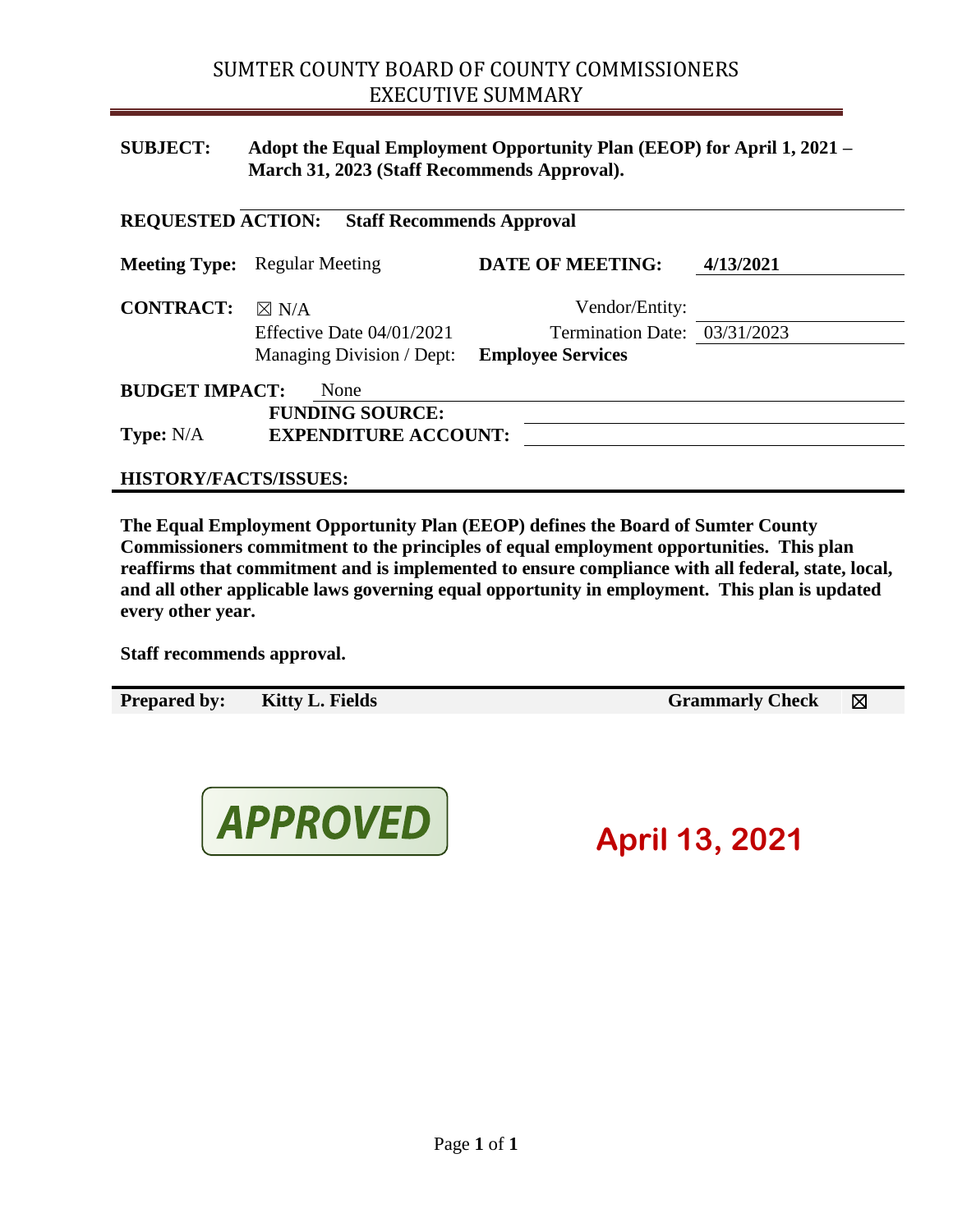

# EEOP Equal Employment Opportunity Plan April 1, 2021 – March 31, 2023

Board of County Commissioners Sumter County 7375 Powell Road Wildwood, Florida 34785 352-689-4400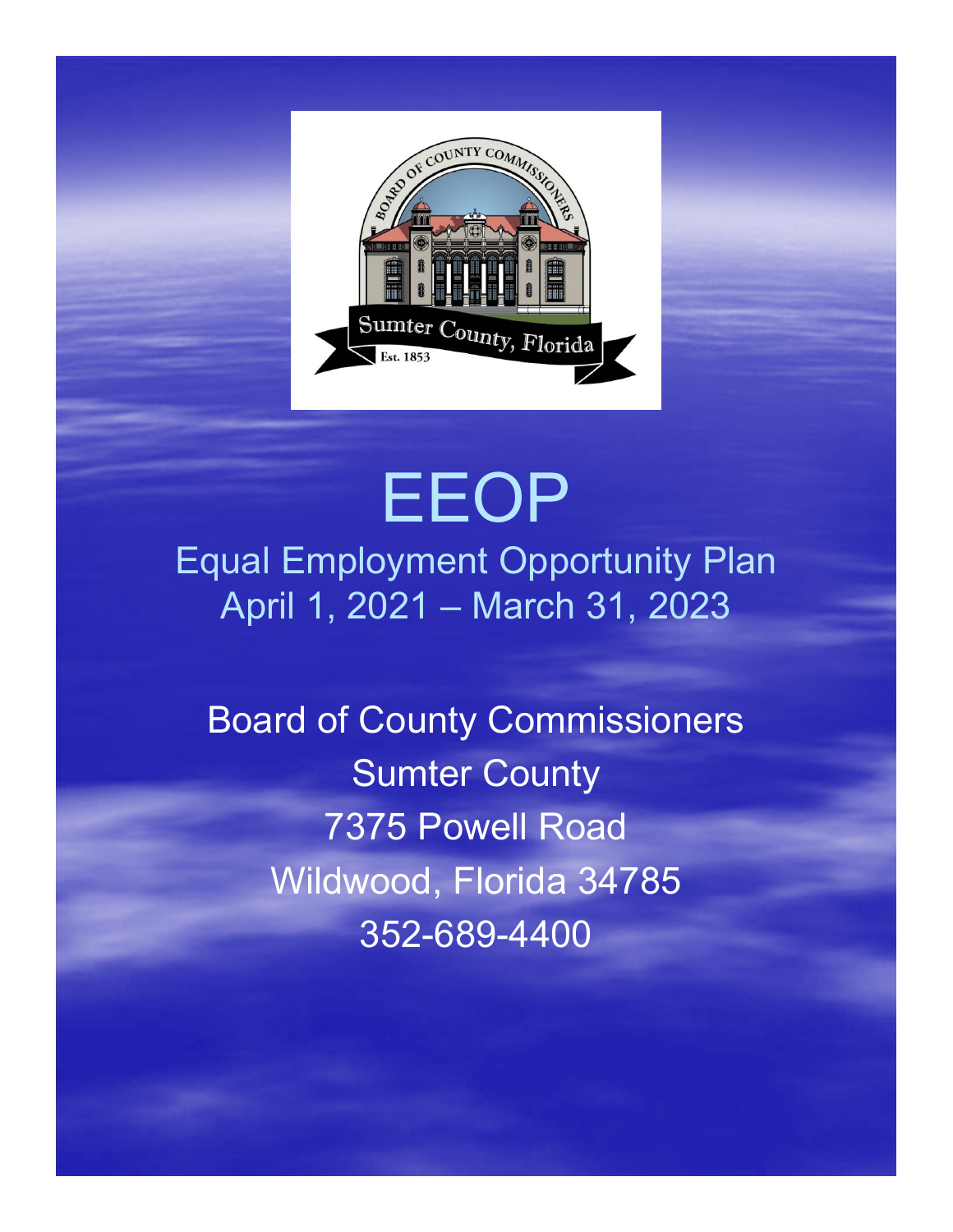#### **INTRODUCTION**

The Board of Sumter County Commissioners (BOCC) is committed to the policy of equal employment opportunity. This plan reaffirms that commitment and is implemented to ensure compliance with all federal, state, and other applicable laws governing equal opportunity. The BOCC is committed to harnessing its diverse workforce talents and continuing its recruitment efforts to enhance workforce diversity.

This self-analysis enables the BOCC to examine the impact of its recruitment, hiring, and employment practices on the male and female population of its current and future workforce. It also provides an opportunity to enhance the ability of the BOCC to recruit and retain a qualified, diverse workforce that can deliver quality services to the citizens of Sumter County.

The BOCC will prepare, establish, and disseminate its Equal Employment Opportunity Plan (EEOP) on a two-year cycle. This plan includes goals and strategies for April 1, 2021, to March 31, 2023. The BOCC will monitor the program throughout this two-year period.

#### **POLICY**

The BOCC is an equal employment opportunity employer. The BOCC employs, retains, promotes, terminates, and otherwise considers all employees and job applicants based on merit, qualifications, and competence without regard to an individual's sex, race, color, religion, national origin, age, marital status, veteran status, genetic information, pregnancy, or disability. Employment decisions are consistent with the principles of Equal Employment Opportunity. Departments of the BOCC comply with all federal, state, and other applicable laws prohibiting illegal discrimination.

#### **PERSONNEL MANAGEMENT & OPERATIONS OVERVIEW**

- A. Board of Sumter County Commissioners 7375 Powell Road Wildwood, FL 34785 (352) 689-4400
- B. Employer Identification: 59-6000865
- C. Bradley S. Arnold, County Administrator Board of Sumter County Commissioners 7375 Powell Road Wildwood, FL 34785 (352) 689-4400
- D. The BOCC is an equal employment opportunity employer. The BOCC employs, retains, promotes, terminates, and otherwise treats all employees and job applicants based on merit, qualifications, and competence. This policy shall be applied without regard to any individual's sex, race, color, religion, national origin, age, marital status, veteran status, genetic information, pregnancy, or disability.

It is the policy of the BOCC to afford equal opportunity to all employees, regardless of any physical or mental disability. All employees with such disabilities are expected to perform the essential functions of their positions as defined in their respective job descriptions or as performed regularly as part of their typical responsibilities.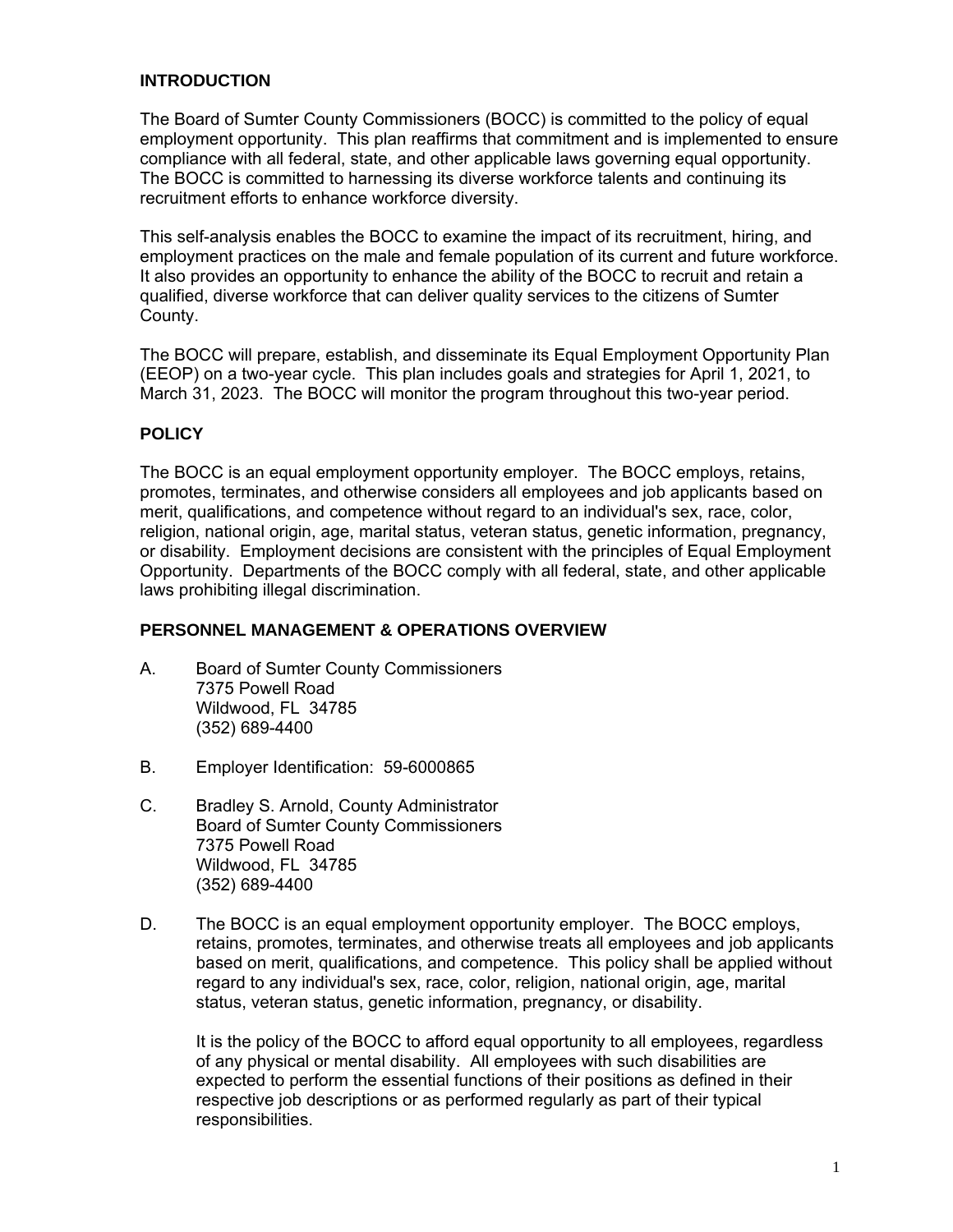All employees with covered disabilities are eligible for accommodations per the Americans with Disabilities Act and the Pregnancy Discrimination Act. Such requests must be made to Employee Services. The employer will communicate with the employee to determine reasonable accommodations, if applicable. The BOCC may not be able to grant all requests but will work with the employee to define reasonable terms and supply such terms to the employee.

If the employee cannot perform the job's essential functions with or without reasonable accommodations, the employee may be terminated.

Employees with life-threatening illnesses, including but not limited to cancer, heart disease, AIDS/HIV conditions, or infectious diseases such as tuberculosis or influenza, are treated the same as all other employees. They are permitted to continue working as long as they can perform the essential functions of their positions with or without a reasonable accommodation and medical evidence shows they are not a threat to themselves or their co-workers. The BOCC will preserve the safety of its employees' safety and reserve the right to reassign employees or take other actions when a health or safety risk to fellow employees or the public exists.

The BOCC continues to make a good faith effort to comply with the mandates set forth by the Americans with Disabilities Act (ADA)-Title I/Employment. These mandates apply to all personnel administration areas, including applications, recruitment, hiring, discharge, advancement, job assignments, job training, compensation and benefits, and other terms and conditions of employment. Also, every effort has been made to accommodate employees and the public by installing elevators, ramps, and automatic doors to make county buildings accessible.

Supervisors are expected to abide by the Employee Manual and various policies and procedures to ensure that equal employment opportunity is being actively implemented and that no employee, or applicant for employment, suffers from any form of illegal discrimination.

The County Administrator is designated to oversee civil rights compliance.

 $Q_{\leq}$  $-4/13/2$ 

Garry D. Breeden, Chairman Sumter Board of County Commissioners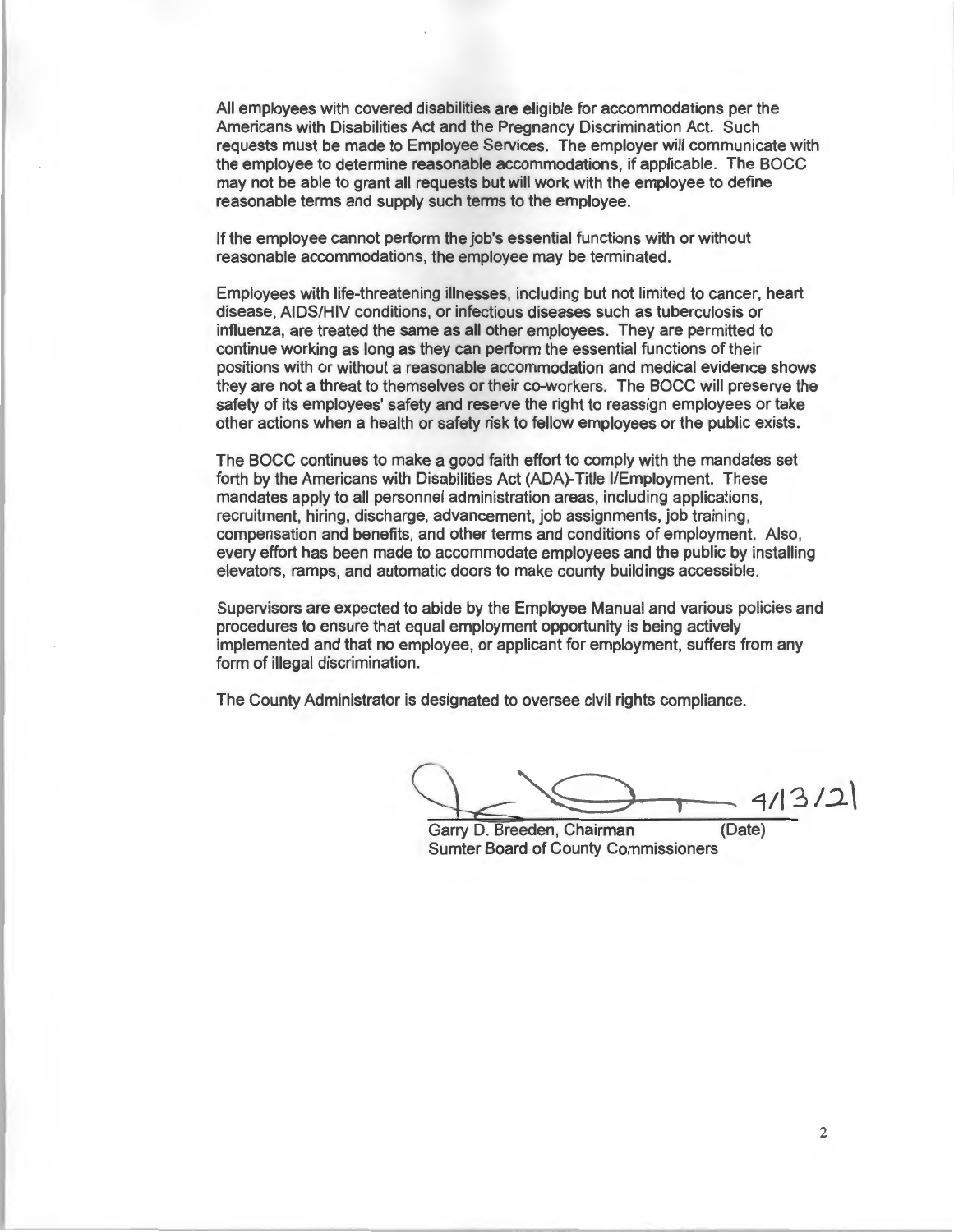### **PERSONNEL MANAGEMENT AND OVERVIEW**

The Classification and Compensation Schedule of the BOCC groups positions having similar duties and responsibilities, knowledge, skills, abilities, training, and education, into grades with ranges of pay. The Classification and Compensation Schedule is updated and adopted annually to keep current with changes in job positions, job functions, and market conditions. The Classification and Compensation Schedule is also updated to reflect changes in the community's job market to ensure fair and equal compensation opportunities for equal contributions to the efficient and effective operations of the BOCC. The Classification and Compensation Schedule establishes and maintains standard lines of promotion to and from various positions in the personnel system.

Job openings are posted on:

- $\overline{\phantom{a}}$  BOCC website
- $\bigstar$  BOCC job bulletin board
- $\frac{1}{2}$  Internet job sites
- $\bigstar$  Professional occupation websites (as warranted)

Job openings posted through the following means historically have proven ineffective:

- $\ddot{\bullet}$  Newspapers
- $\leftarrow$  Employment agencies

The BOCC strives to attract the best-qualified employees.

The BOCC accepts applications when vacant positions are posted. Applications are accepted via the BOCC website and in the Employee Services Division at 7375 Powell Road, Wildwood, FL, 34785. A review committee reviews applications, interviews applicants, and recommends employment. The review committee is defined in the Employee Manual. Generally, it is comprised of the Division Manager, or Department Head (or their designee), and a representative of the Employee Services Division. The composition of the review committee changes to give diverse input into the Employment Recommendation process.

Analysis of the employment process is made periodically and changes are incorporated into revised procedures. Also, employment trends are identified and addressed accordingly.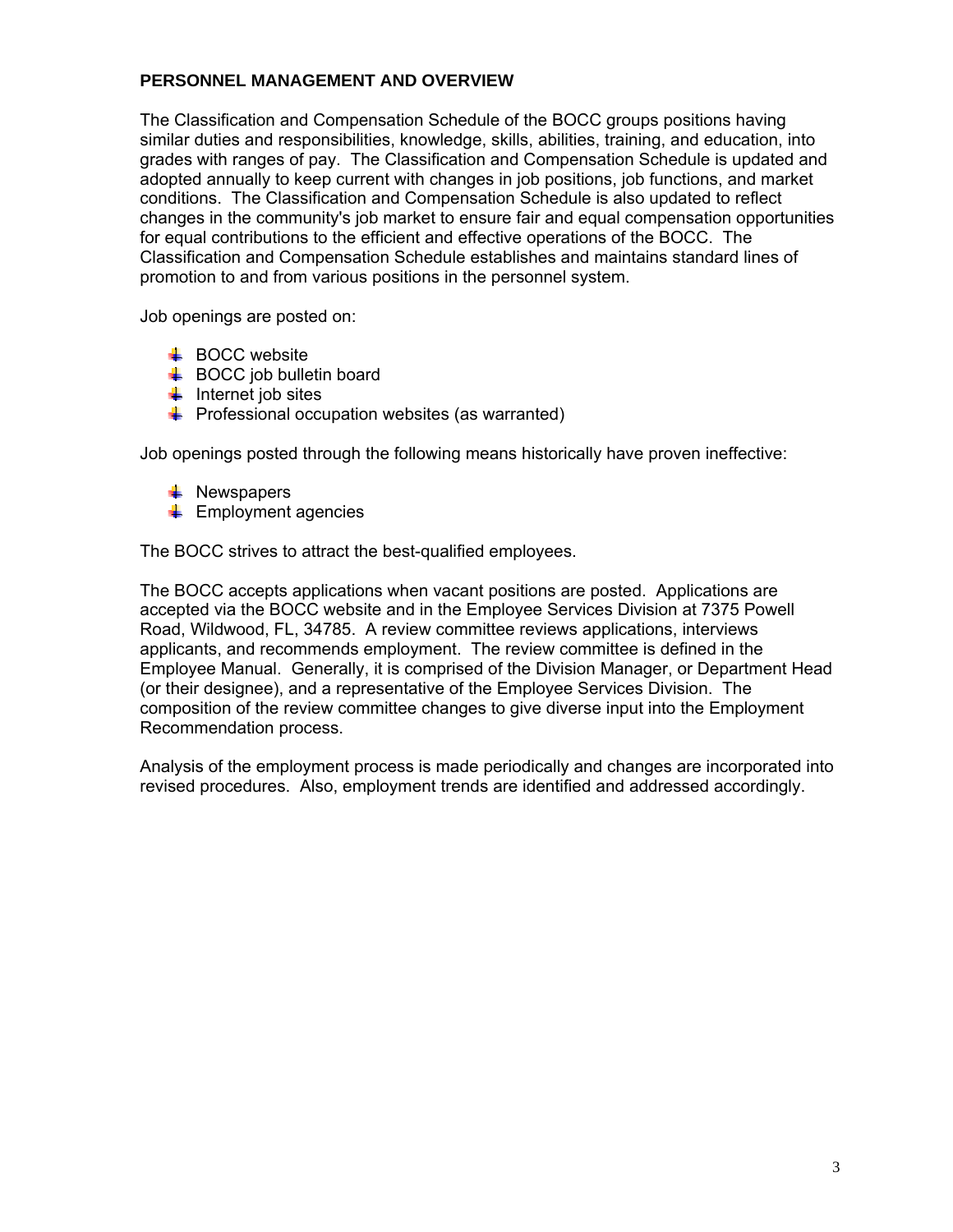#### **UTILIZATION ANALYSIS**

**Officials & Managers** – The community workforce for female officials and managers is 38.8%, as reported by the 2010 U.S. Census. Sumter County's workforce for female officials and managers is 25%. While female utilization in this category remains below the community workforce percentage, The Board of Sumter County Commissioners (BOCC) demonstrates a 4.2% improvement in the category over the 2019 figure of 20.8%. Female utilization in this category is 25%. This improvement results from the following actions: 1) reclassification of positions within the EEO categories due to job duties changes. For example, regrade and reclassification of the Purchasing Agent position from the Administrative Support category, reclassifying the Building Official from this category to Professionals and 2) hiring strategies taken during the recruitment process resulted in a a qualified female candidate from within the organization for the Animal Services Manager position.

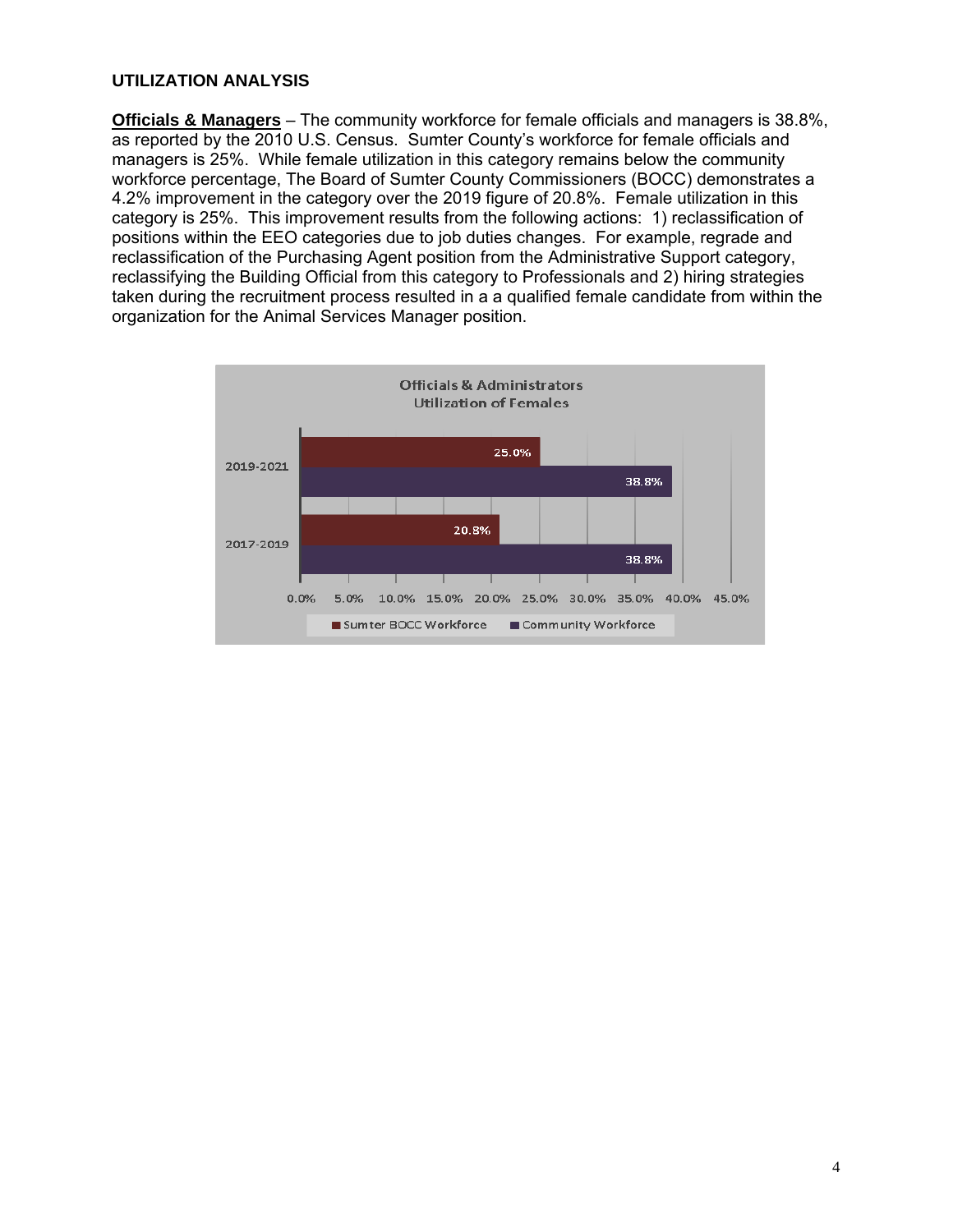**Professionals/Paraprofessionals** – The community workforce for female professionals is 64.9%, as reported by the 2010 U.S. Census. Sumter County's workforce for female professional and paraprofessional workers is 45%. This is a significant increase over the 19.6% combined utilization in 2019.



Paraprofessional positions have been historically included in this category as no community workforce value was available. The individual utilization rates for Professionals and Paraprofessionals are as follows:

> Professionals - 39.1% Paraprofessionals - 52.9%

It is concluded that the increase in utilization is primarily due to the reclassification of positions from other EEOC categories to the Paraprofessional category, i.e., Veterans Services Officer, Veterans Services Counselor, Employee Services Specialists, Housing Coordinator, Budget Technicians due to their job duties aligning closer with the EEOC definition of Paraprofessional. Strategic recruiting techniques continue to be used to attract and hire qualified candidates as needed to fill new or vacated positions due to attrition or through the consolidation of services.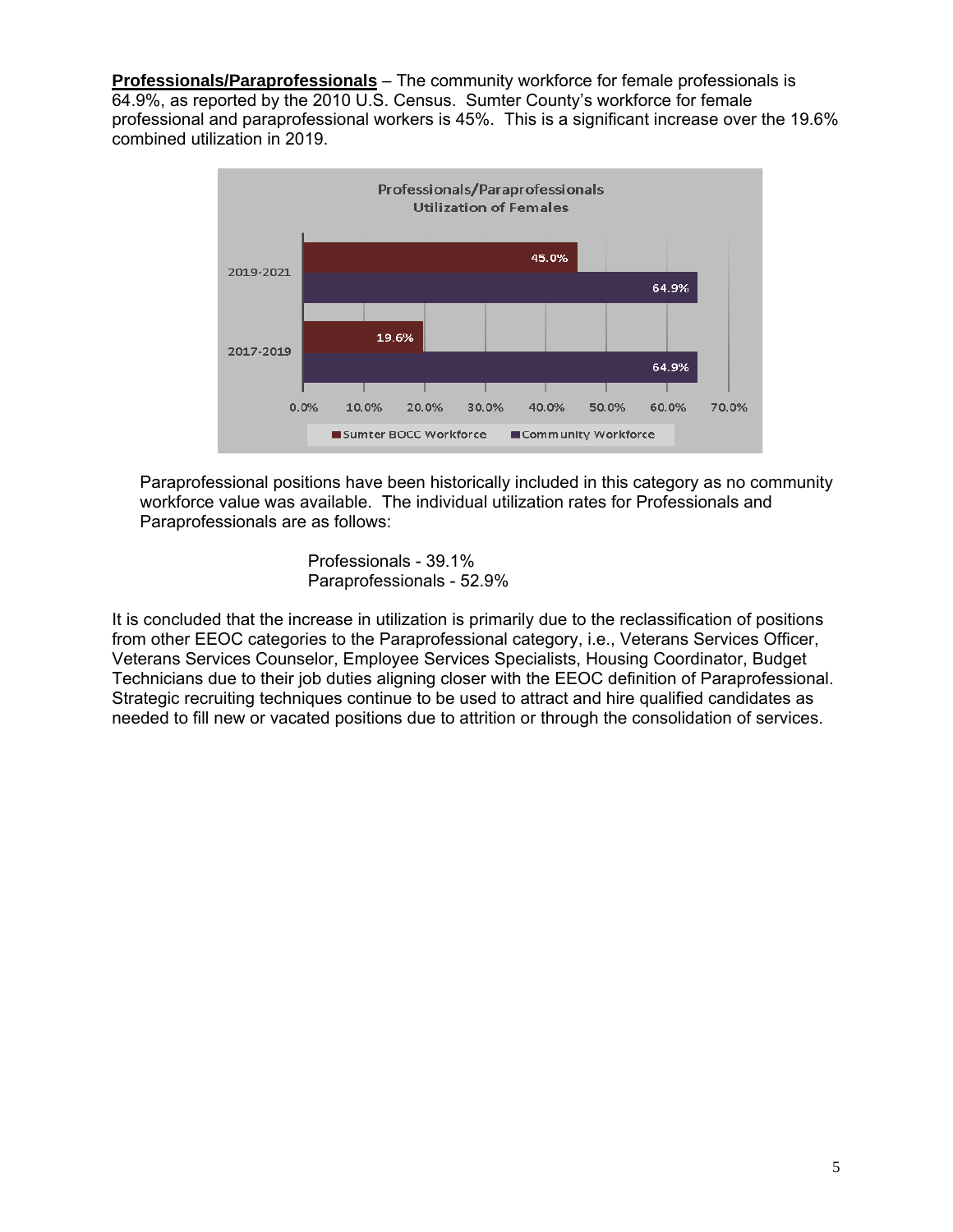**Technicians** – The community workforce for female technicians is 73.2%, as reported by the 2010 U.S. Census. Sumter County's workforce for female technicians is 60%. While females in this classification continue be below the current community workforce level, Sumter County's female technicians increased from 24.1% to 60% due to the reclassification of certain positions into other EEOC categories (i.e., Fleet Maintenance Technician, Traffic Engineering Technician, positions were moved from the Technician classification to Skilled Craft and the Equipment Operator position was moved to the Service/Maintenance classification). Consolidation of services and streamlining of personnel in this classification were also contributing factors.



**Protective Services (Non-Sworn)** – The community workforce for female protective services (non-sworn) is 0%, as reported by the 2010 U.S. Census. The BOCC has no areas of concern in this category. In 2019, our utilization of females in this category was at 19.8%. Sumter County's workforce of female protective services (non-sworn) workers is now at 22.1%. The BOCC continues to demonstrate a strong representation in the category of female protective services (non-sworn). It is concluded that the impact of the growth of several public safety divisions has affected this category.

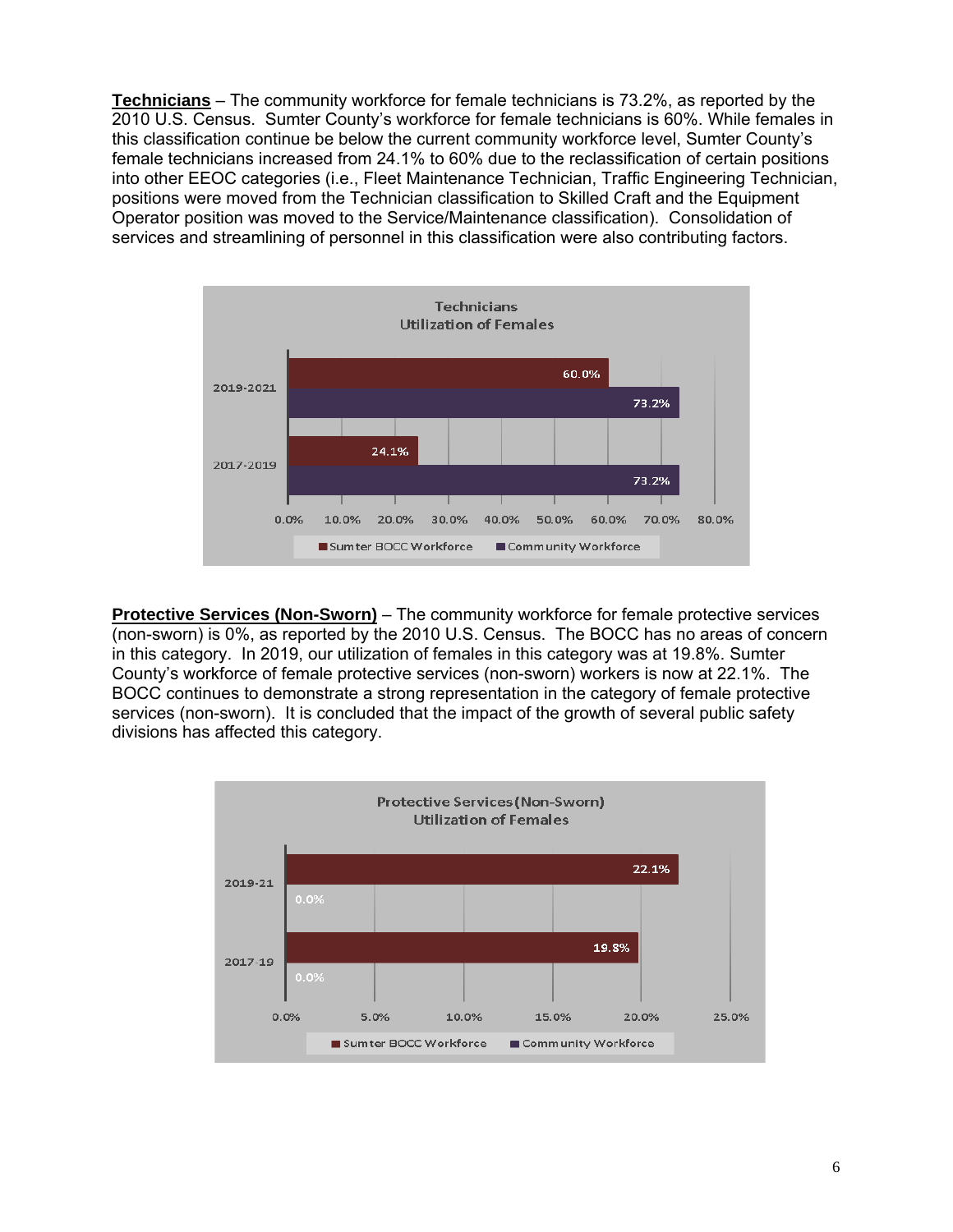**Administrative Support** –The BOCC continues to underutilize males in this category, with a current utilization of 13.3%. It is concluded that this reduction is due to attrition, the reclassification of certain positions from Administrative Support into the Technician and Paraprofessional categories whose definitions aligned more closely with the position job duties, and consolidation of services and staff.



**Skilled Craft** – The female skilled craft's community workforce is 6.3%, as reported by the 2010 U.S. Census. The BOCC demonstrates an underutilization of females in this category, as their representation at our agency is 0%. It is concluded that this is due to the reclassification of certain positions into different EEOC categories, consolidation of services, and streamlining of personnel.

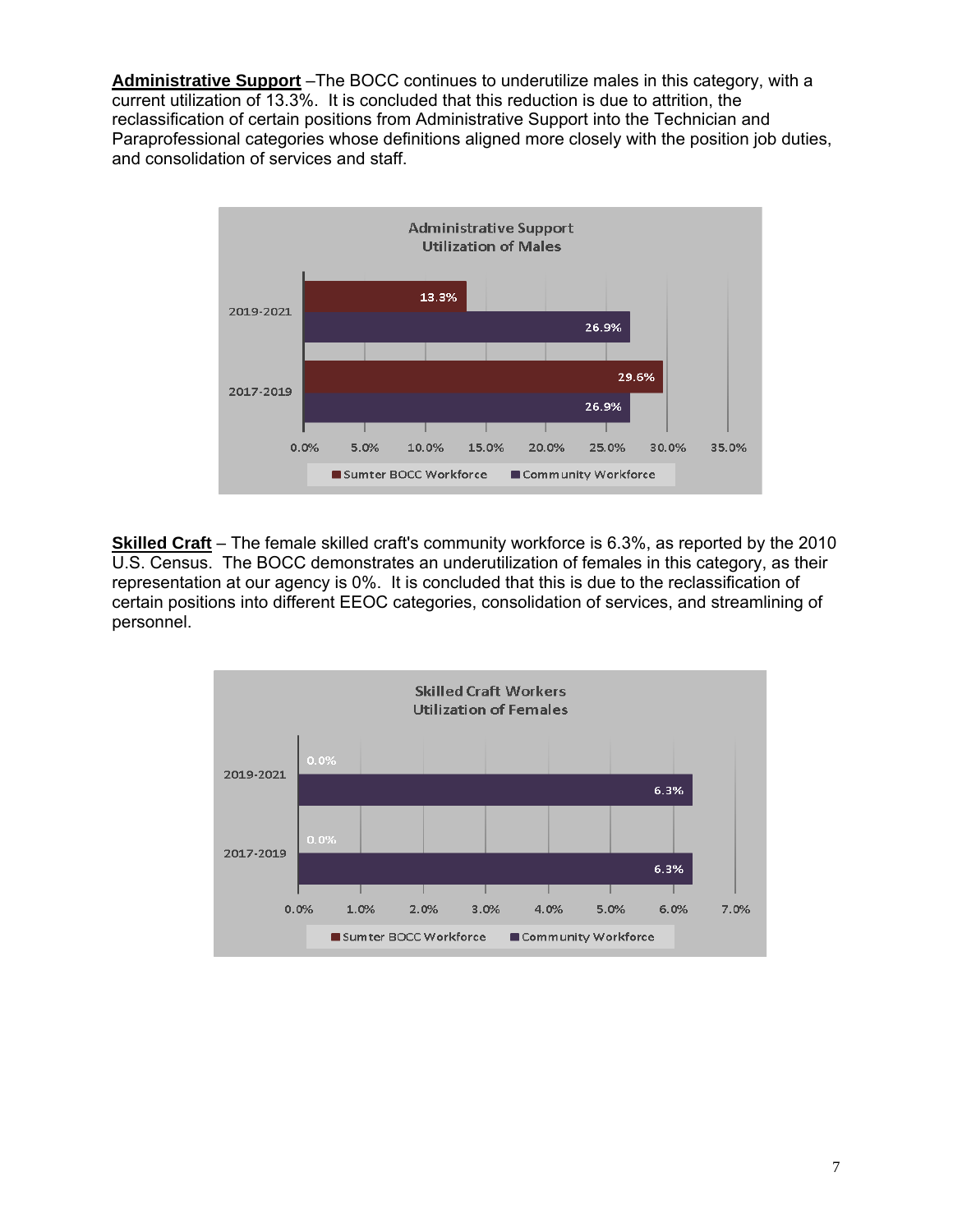**Service Maintenance** – The community workforce for female service maintenance is 41.3%, as reported by the 2010 U.S. Census. Sumter County's female workforce in the service maintenance classification is 0%. It is concluded that this is due to the reclassification of certain positions into different EEOC categories, consolidation of services, and streamlining of personnel.



# **Overall**

Upon review of the utilization documentation, the BOCC has an underutilization of female workers in five areas as noted in the following chart.

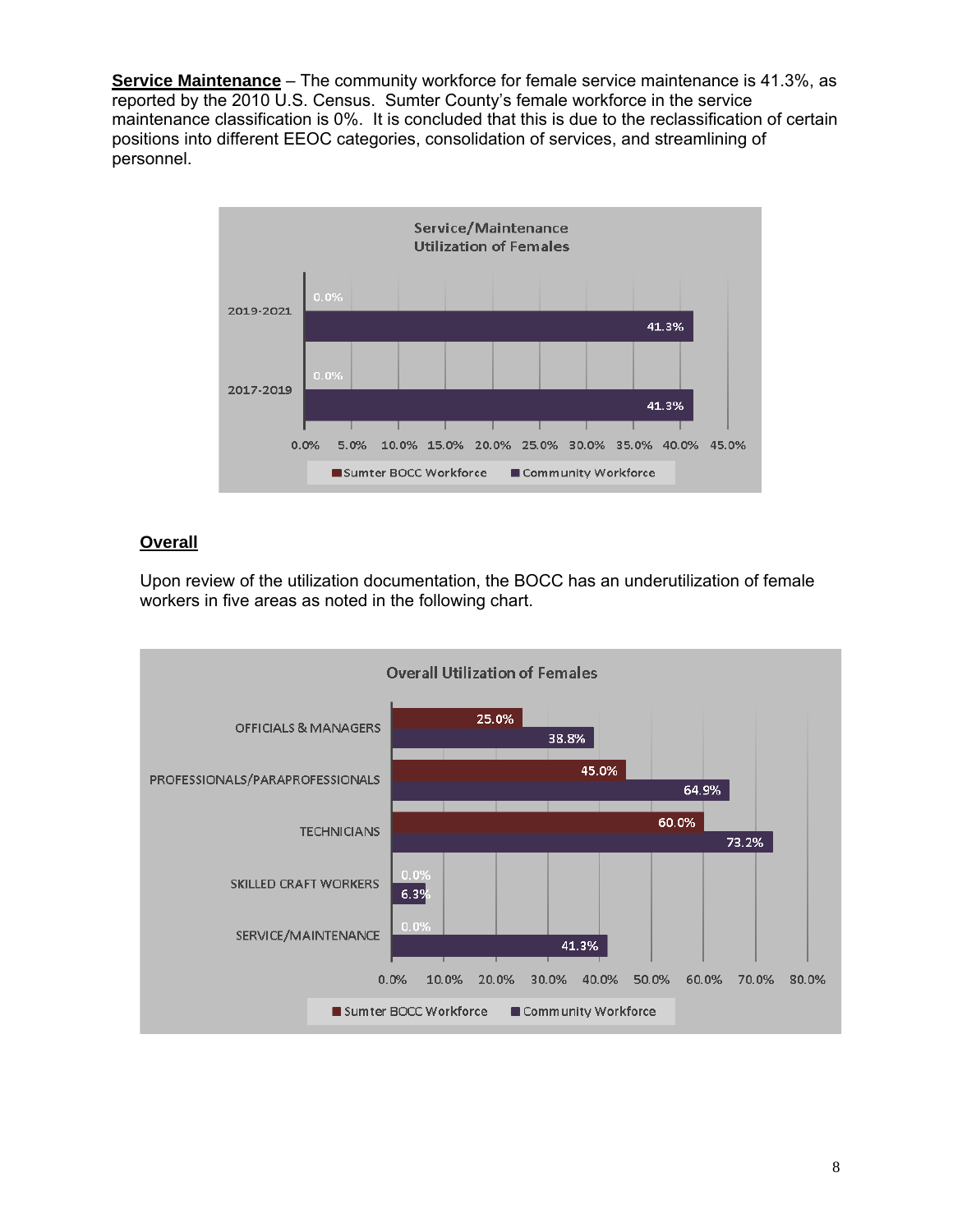The BOCC is committed to remaining in compliance with the EEOC. After careful investigation, utilization rates were significantly impacted by the reclassification of certain positions into different EEOC categories, consolidation of services, and streamlining of personnel. The effect of the various changes over the last evaluation period, combined with a comparison to 2010 U.S. Census information, leads our organization to believe that future studies with current Census information will display a more accurate picture of our utilization of the workforce.

### **GOALS**

- $\Rightarrow$  To have a qualified BOCC workforce that reflects the available community workforce as closely as possible.
- $\Rightarrow$  To address areas of underutilization by continually evaluating the County's recruitment, hiring, and promotional practices to ensure that all persons receive an equal opportunity to advance and/or become employed.

## **STRATEGIES**

To achieve these goals, the Employee Services Division will:

- $\Rightarrow$  Regularly review personnel recruitment policies to ensure that all qualified candidates have an equal opportunity to compete for open positions.
- $\Rightarrow$  Post and advertise job openings on the BOCC website and Professional Occupational websites as applicable.
- $\Rightarrow$  Plan for, and encourage professional growth and development for all employees, including diversity (discrimination) and practical communication training.
- $\Rightarrow$  Continue to offer, and promote an Education Assistance Reimbursement Program to our employees to assist them in bettering their education.
- $\Rightarrow$  Continue to provide annual training programs for Division Managers, Department Heads, and other supervisory staff on Diversity in the Workplace.
- $\Rightarrow$  Provide annual training programs for managers, supervisors, and other employees to improve their managerial and leadership skills.
- $\Rightarrow$  Provide training programs for Division Managers, Department Heads, and other supervisory staff on effective interviewing and hiring practices.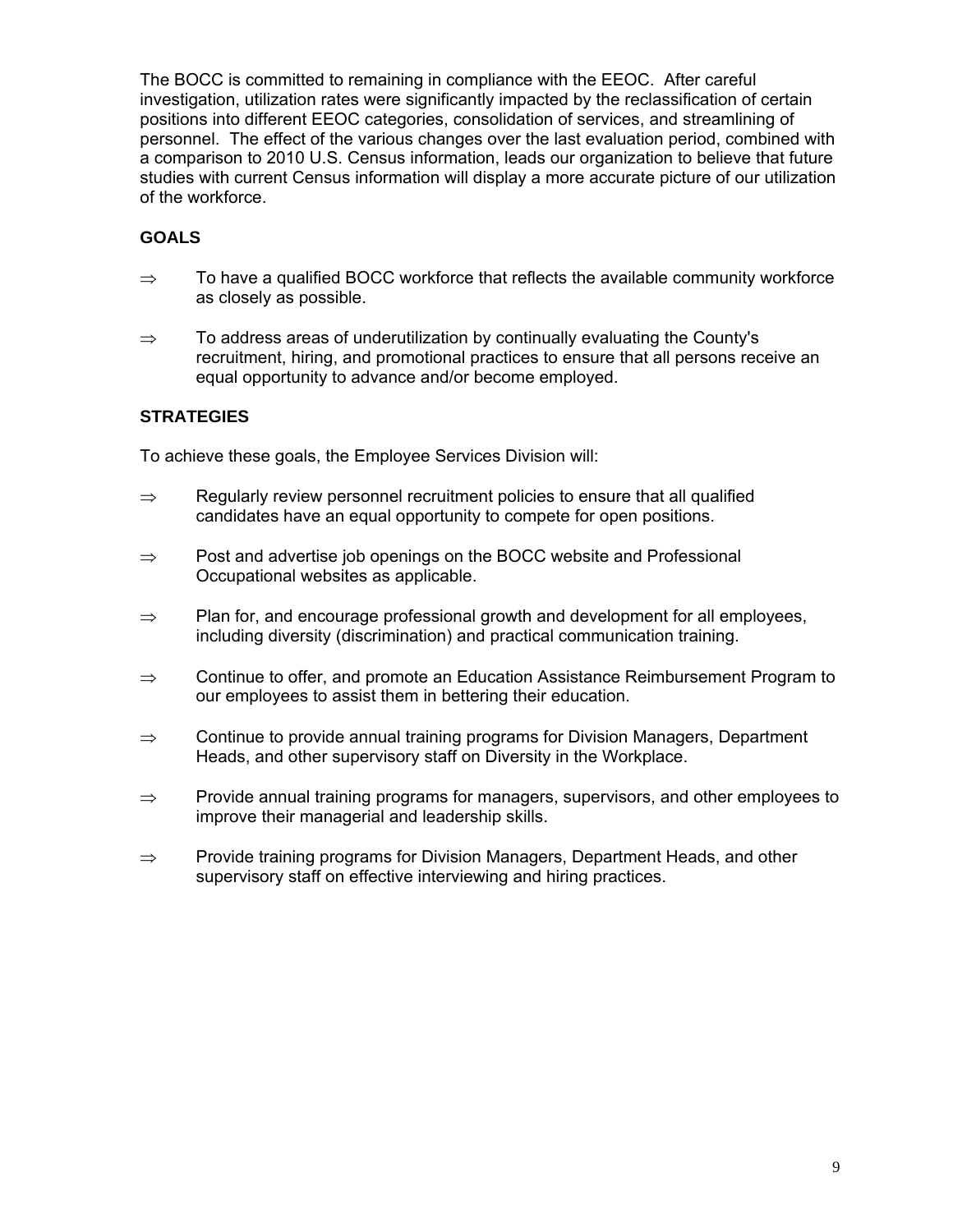#### **PROGRESS SUMMARY**

The Employee Services Job Hotline is available 24 hours a day and provides applicants with instructions on accessing the job board link on the BOCC website. The applicant can submit a completed application for any available positions via the website. A review of the effectiveness of this resource is performed by gathering information taken from employment applications.

During the 2017-2019 period, 1,472 applications were received; 100% were received via the website. Applicants noted their job information source as 76% internet/job board, 9% company website, and 15% other.

During the 2019-2021 period, 2,258 applications were received; 100% were received via the website. Applicants noted their job information source as 76% internet/job board, 13% company website, and 11% other.



Employee Services Division provides mandatory annual supervisory training programs, covering such topics as Documentation, Interviewing Skills, Diversity, Discrimination and Retaliation, Harassment Avoidance, Workplace Violence, Excelling as a Manager or Supervisor, National Incident Management, and Performance Evaluation to all managers, supervisors, and other employees seeking to improve their managerial and leadership skills.

Employee Services offers classes on harassment avoidance, workplace violence, customer service, ethics, and diversity to all employees. In addition to these classes, we also offer Health Insurance Portability and Accountability Act (HIPAA) classes, time management, effective communications skills, handling conflict, nutrition, and other work/life balance topics.

The BOCC continues to offer our Educational Assistance Reimbursement Program (EARP), to encourage the professional growth and development of all employees. Thirty-one employees utilized the EARP program from 2017 to 2019. During this reporting period (2019 to 2021), 40 employees have or are currently utilizing the EARP program.